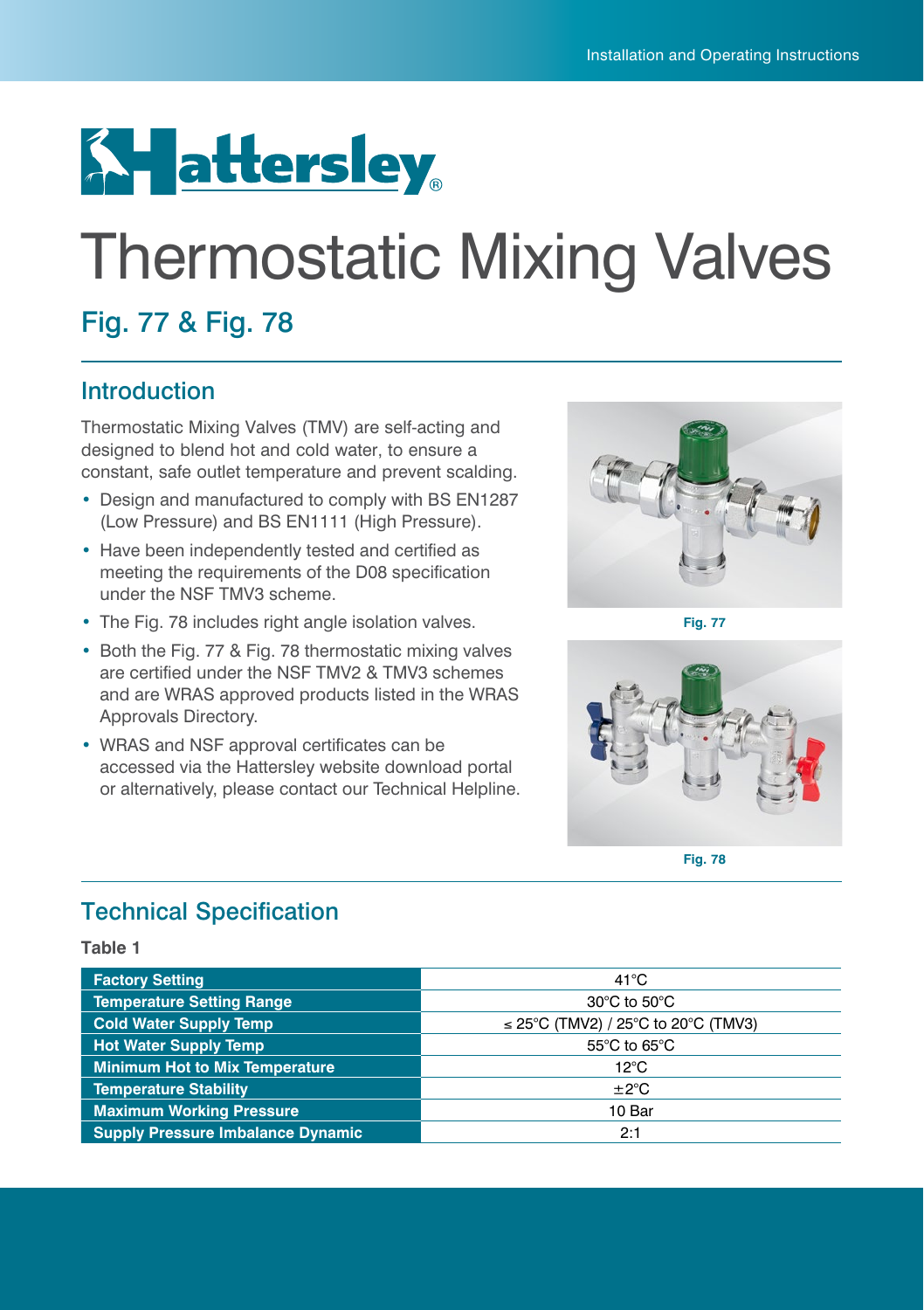## General Installation

These instructions are issued as guidelines only and may not cover all installation conditions – if unsure please contact our Technical Helpline before installation.

- **•** All installers have a duty of care and responsibility in ensuring compliance with regulations. The valve is not guaranteed to function correctly to the TMV2 and TMV3 specification unless it is installed and used in accordance with these instructions (see "Conditions of Use" section).
- **•** The thermostatic mixing valve must be installed in accordance with the regulations of the local water company and the Water Supply (Water Fittings) Regulations 1999.
- **•** The Fig. 77 & Fig. 78 are suitable for single and multiple outlet applications. Care must be taken when using one valve with multiple outlets as flow rates must be achieved under normal operating conditions. Please also ensure that the system has been designed within Legionella control guidelines.
- **•** The Fig. 77 & Fig. 78 can be installed in any orientation.
- **•** Flush hot & cold supply pipework before connection.
- **•** For the Fig. 77, where isolation valves are not supplied, isolation valves in the water supply inlets must be fitted as close as practical to the TMV.
- **•** PRVs to be fitted if required to achieve inlet pressure.
- For Fig. 77, wafer strainers are supplied as shown in Figure 3.
- **•** For Fig. 78, strainers are supplied and located in the isolation valve body, as shown in Figure 4.

#### **TMV2**

The valves covered by these instructions have been specifically designed and manufactured as being in compliance with BS EN1287 and BS EN1111. Valves have been independently tested and approved as a TYPE 2 valve by the NSF TMV2 scheme for use in domestic situations.

#### **TMV3**

The valves covered by these instructions have been approved as TYPE 3 valves and being in compliance with under the NSF TMV3 scheme. They have been designed and manufactured for use in Healthcare and Commercial installations and complying with the Health Technical Memorandum HTM 04-01: Supplement Performance specification D08: thermostatic mixing.

## Conditions of Use

| <b>Operating</b><br><b>Pressure Range</b>             | <b>Low Pressure</b><br><b>TMV2 EN 1287</b> | <b>High Pressure</b><br><b>TMV2 EN 1111</b> | <b>Low Pressure</b><br>TMV3 DH Spec D 08 TMV3 DH Spec D 08 | <b>High Pressure</b> |
|-------------------------------------------------------|--------------------------------------------|---------------------------------------------|------------------------------------------------------------|----------------------|
| <b>Maximum Static Pressure</b>                        | 10 bar                                     | 10 bar                                      | 10 bar                                                     | 10 bar               |
| Flow Pressure - Hot & Cold                            | $0.1$ to 1 bar                             | $0.5$ to 5 bar                              | $0.2$ to 1 bar                                             | 1 to 5 bar           |
| Hot Supply Temperature                                | 55°C to 65ºC                               | 55°C to 65ºC                                | 55°C to 65ºC                                               | 55°C to 65ºC         |
| Cold Supply Temperature                               | $\leq 25^{\circ}$ C                        | $\leq 25^{\circ}$ C                         | $5^{\circ}$ C to $20^{\circ}$ C                            | 5°C to 20°C          |
| <b>Temperature Differential</b><br>(Hot Inlet-Outlet) | $12^{\circ}$ C                             | $12^{\circ}$ C                              | $12^{\circ}$ C                                             | $12^{\circ}$ C       |

**Table 2 - Normal Conditions of Use for Type 2 and Type 3 Valves**

**Note:** Valves will not be approved for any conditions of use for which testing has not been undertaken. Therefore licensed valves operating outside these condition cannot be guaranteed by the Scheme to operate as Type 2 or 3 valves.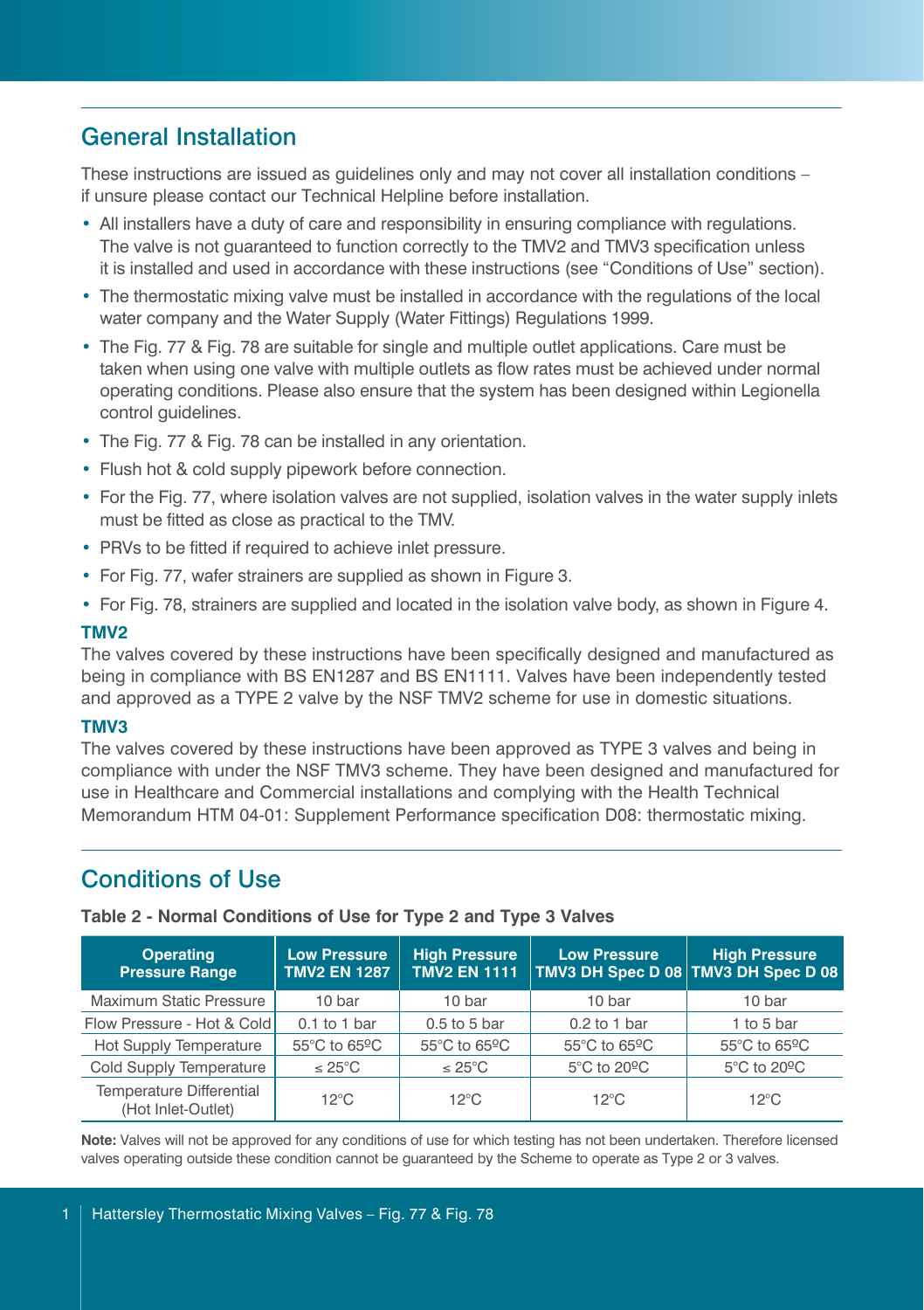## Limits of Use

Hattersley Fig. 77 & Fig. 78 valves have been approved for use on the following designated systems.

| <b>High Pressure HP</b><br>$(1-5 Bar)$ | <b>Low Pressure LP</b><br>$(0.2 - 1$ Bar) | <b>Application</b> | Max. Mixed<br><b>Temperature</b> |  |
|----------------------------------------|-------------------------------------------|--------------------|----------------------------------|--|
| $HP-B$                                 | LP-B                                      | <b>Bidet</b>       | $38^{\circ}$ C                   |  |
| $HP-S$                                 | LP-S                                      | Shower             | $41^{\circ}$ C                   |  |
| HP-W                                   | LP-W                                      | Wash Basin         | $41^{\circ}$ C                   |  |
| HP-T (TMV2)                            | ۰                                         | <b>Bath</b>        | 44 <sup>o</sup> C                |  |
| <b>HP-T44 (TMV3)</b>                   | ۰                                         | <b>Bath</b>        | $44^{\circ}$ C                   |  |

| Table 3 - Valve Designation of Use for TMV2 & TMV3 |  |  |  |  |  |  |
|----------------------------------------------------|--|--|--|--|--|--|
|----------------------------------------------------|--|--|--|--|--|--|

**Note 1:** The British Burns Association recommends 37 to 37.5°C as a comfortable bathing temperature for children. In premises covered by the Care Standards Act 2000, the maximum mixed water outlet temperature is 43°C.

**Note 2:** Set the mixed water outlet at these maximum initial temperature settings. During the cold water restoration stage the mixed water temperature can deviate by 2°C from these maximum initial settings.

## Before Installation

- **•** The hot and cold water inlets of the valve must be cleared, the valve must be correctly connected to the respective supplies. The valve body is marked with a 'C' for cold with a blue indicator and 'H' for hot with a red indicator.
- **•** Check the main valve assembly bores are free of debris and the end sealing faces are clean.
- **•** The use of sealing compounds is not recommended.

## Pre-Commissioning Checks

- **1.** The designation of the TMV matches the intended application in Table 3 (TMV2 or TMV3).
- **2.** Supply pressures and temperatures are within the operating range of the valve.
- **3.** Isolating valves and strainers are fitted.
- **4.** Supply temperatures are within the range permitted for the valve and by guidance information on the prevention of legionella.
- **5.** TMVs shall be located in such a way that they can be easily accessed for maintenance an commissioning purposes.

If all the conditions above are met, proceed to temperature setting. The mixed water temperature at the terminal fitting should never exceed 46°C.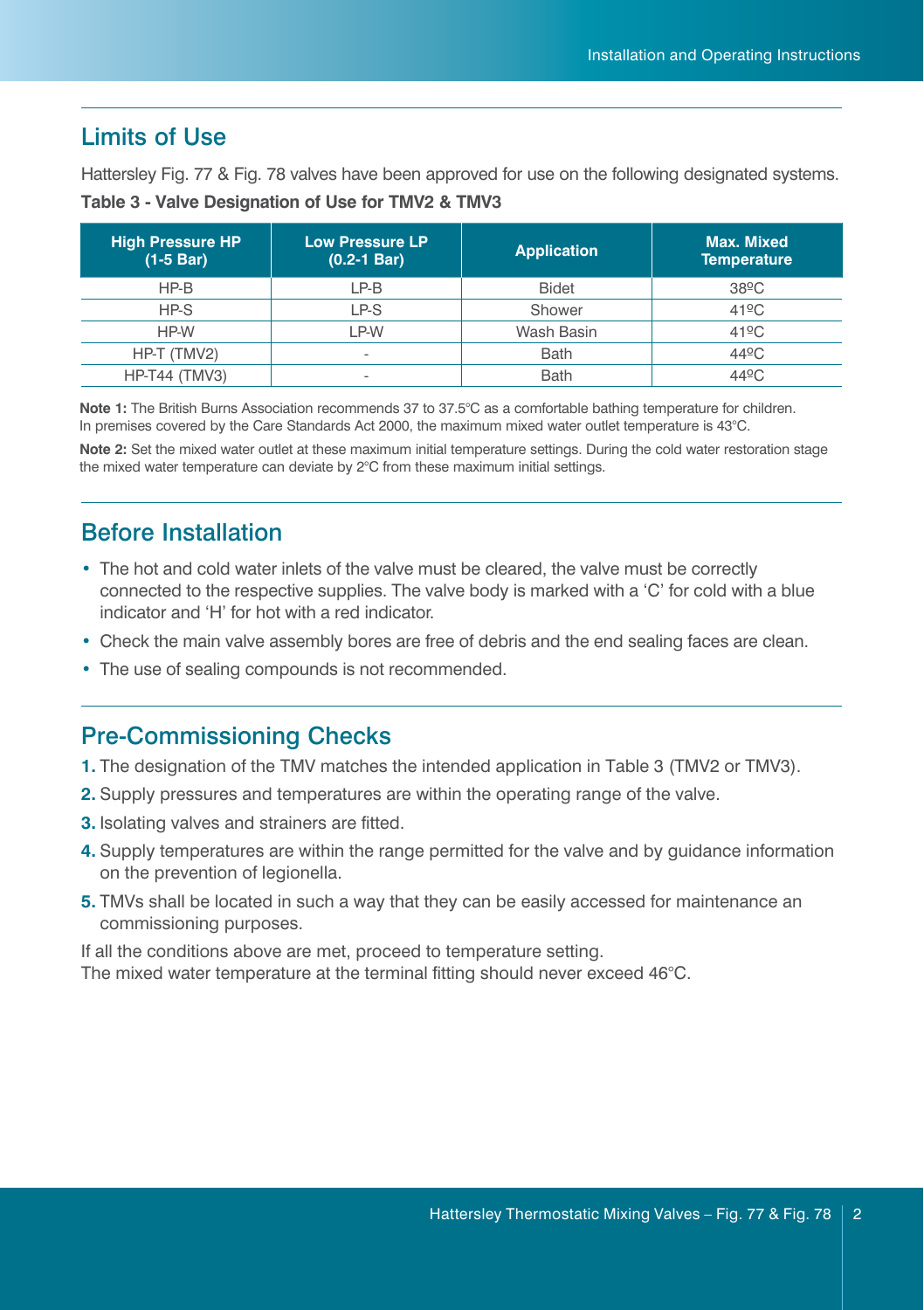## **Commissioning**

Since the installed supply conditions are likely to be different from those applied in the laboratory tests, it is appropriate, at commissioning, to carry out some simple checks and tests on each mixing valve to provide a performance reference point for future in-service tests.

- **1.** Follow this method for adjusting the water temperature:
- **2.** Remove the green plastic protective cap on top of the valve.
- **3.** Back-out the nut, using a hexagon key:
	- To increase the temperature turn anti-clockwise
	- To decrease the temperature turn clockwise
	- To set the valve to a maximum mixed water temperature in accordance with the valve application (See Table 3).
- **4.** When the valve has been installed following the correct conditions of use, it is advised that the valve is then subjected to exercise prior to the commissioning at the application temperature. Operate the valve from full cold to full hot at least three times.
- **5.** With the valve at the full cold position bring the valve to the correct temperature. If the valve overshoots this, return the valve to the full cold and reset.
- **6.** After adjustment replace the cap to lock the valve in position and prevent tampering.

#### **Commissioning Test Sequence**

- **a.** Carry out the following commissioning test sequence:
	- **i.** Record the temperature of the hot and cold water supplies adjacent to the TMV. Record the pressures of the hot and cold water supplies at the inlets of the TMV. Note: if this measurement is not possible at the inlets to the TMV and is taken elsewhere, then the pressures at the TMV will be lower than the measured values.
	- **ii.** For all outlets, measure the temperature of the mixed water at the maximum available flow and record.
	- **iii.** Isolate the cold water supply to the mixing valve and observe the mixed water outlet.
- **b.** For TMV2: If there is a residual flow during the commissioning or the annual verification (cold water supply isolation test), then this is acceptable providing the temperature of the water seeping from the valve is no more than 2°C above the designated maximum mixed water outlet temperature setting of the valve.

For TMV3: If there is a flow stream after 5 s then collect any water discharging into a suitably graduated measuring vessel for 60 seconds if the volume of water collected is greater than 120ml then further investigation is needed.

**c.** Restore the cold water supply, after 15 seconds record the mixed water temperature.



**Figure 1** Fig. 77 pictured, cap removal



**Figure 2** Fig. 77 pictured, temperature setting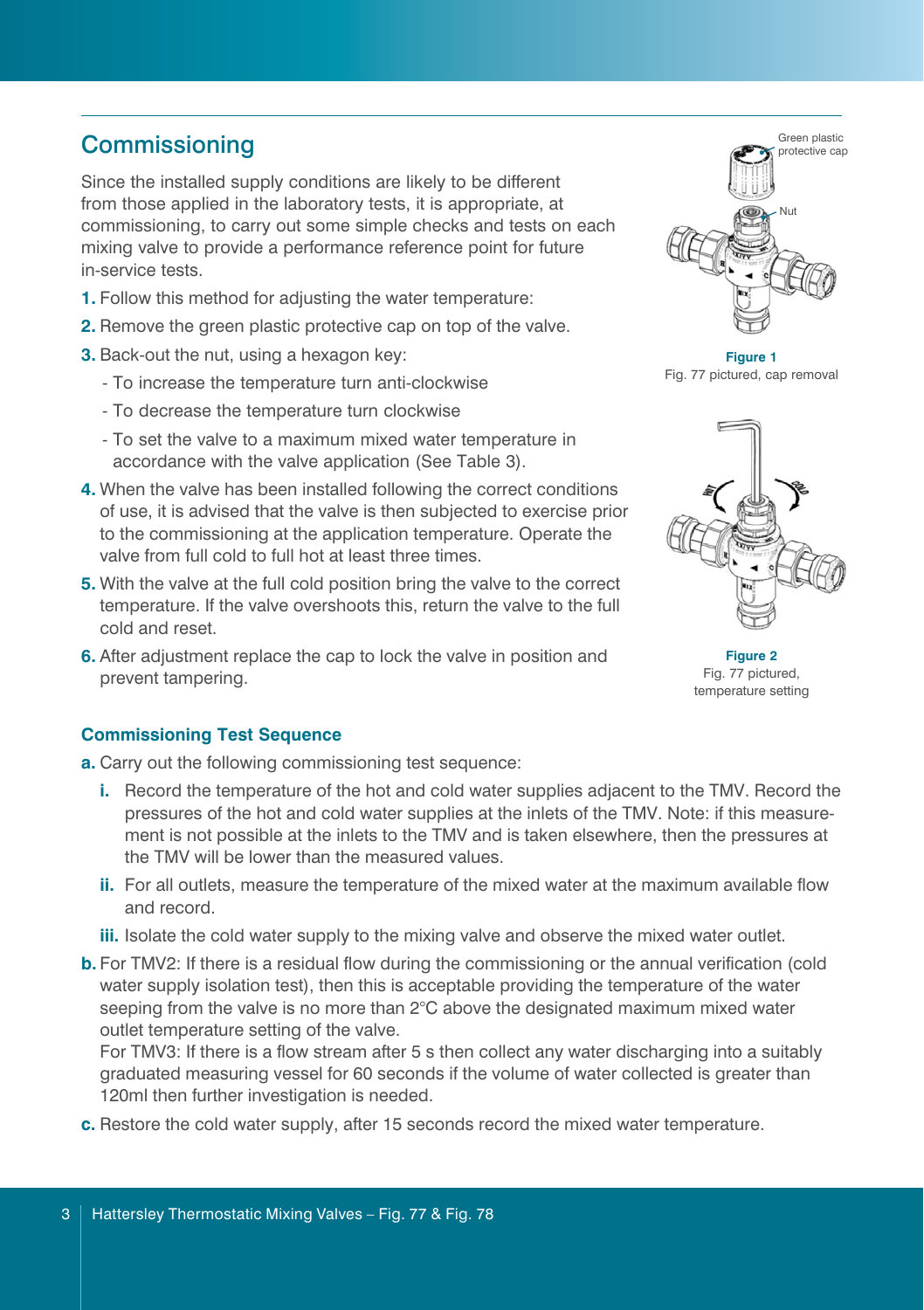- **d.** Verify that this temperature does not differ from the temperature taken in a) ii. above by 2°C, (this is a restoration test after a failure of the cold water supply and some deviation of the mixed water outlet temperature may be expected).
- **e.** If the mixed water temperature differs by more than 2°C from the set temperature taken at a) ii. above, then recheck the supply conditions or re-commission.
- **f.** The valve must then be adjusted and re-commissioned in accordance with the manufacturers' instructions.

**Table 4 - Guide to Maximum Stabilised Temperatures Recorded During Site Tests**

| <b>Max. Mixed Water Temperature</b> |  |  |
|-------------------------------------|--|--|
| $40^{\circ}$ C                      |  |  |
| $43^{\circ}$ C                      |  |  |
| $43^{\circ}$ C                      |  |  |
| 46°C                                |  |  |
|                                     |  |  |

## In Service Testing

#### **Purpose**

The purpose of in-service tests is to regularly monitor and record the performance of the Thermostatic Mixing Valve. Deterioration in performance can indicate the need for service work on the valve and/or the water supplies.

#### **Frequency of Testing**

#### **TMV2**

It is a requirement that all TMV2 approved valves shall be verified against the original set temperature results once a year minimum.

#### **TMV3 (Annex F of D 08)**

In the absence of any other instruction or guidance on the means of determining the appropriate frequency of in-service testing, the following procedure may be used:

- **a.** 6 to 8 weeks after commissioning carry out the tests detailed in "In-Service Tests".
- **b.** 12 to 15 weeks after commissioning carry out the tests detailed in "In-Service Tests".

Depending on the results of the above tests, several possibilities exist:

- **c.** If no significant changes (e.g.  $\leq 1$  K) in mixed water temperatures are recorded between commissioning and 6 to 8 week testing, or between commissioning and 12-15 week testing the next in-service test can be deferred to 24 to 28 weeks after commissioning.
- **d.** If small changes (e.g. 1 to 2 K) in mixed water temperatures are recorded in only one of these periods, necessitating adjustment of the mixed water temperature, then the next in-service test can be deferred to 24 to 28 weeks after commissioning.
- **e.** If small changes (e.g. 1 to 2 K) in mixed water temperatures are recorded in both of these periods, necessitating adjustment of the mixed water temperature, then the next in-service test should be carried out at 18 to 21 weeks after commissioning.
- **f.** If significant changes (e.g. > 2 K) in mixed water temperatures are recorded in either of these periods, necessitating service work, then the next in-service test should be carried out at 18 to 21 weeks after commissioning.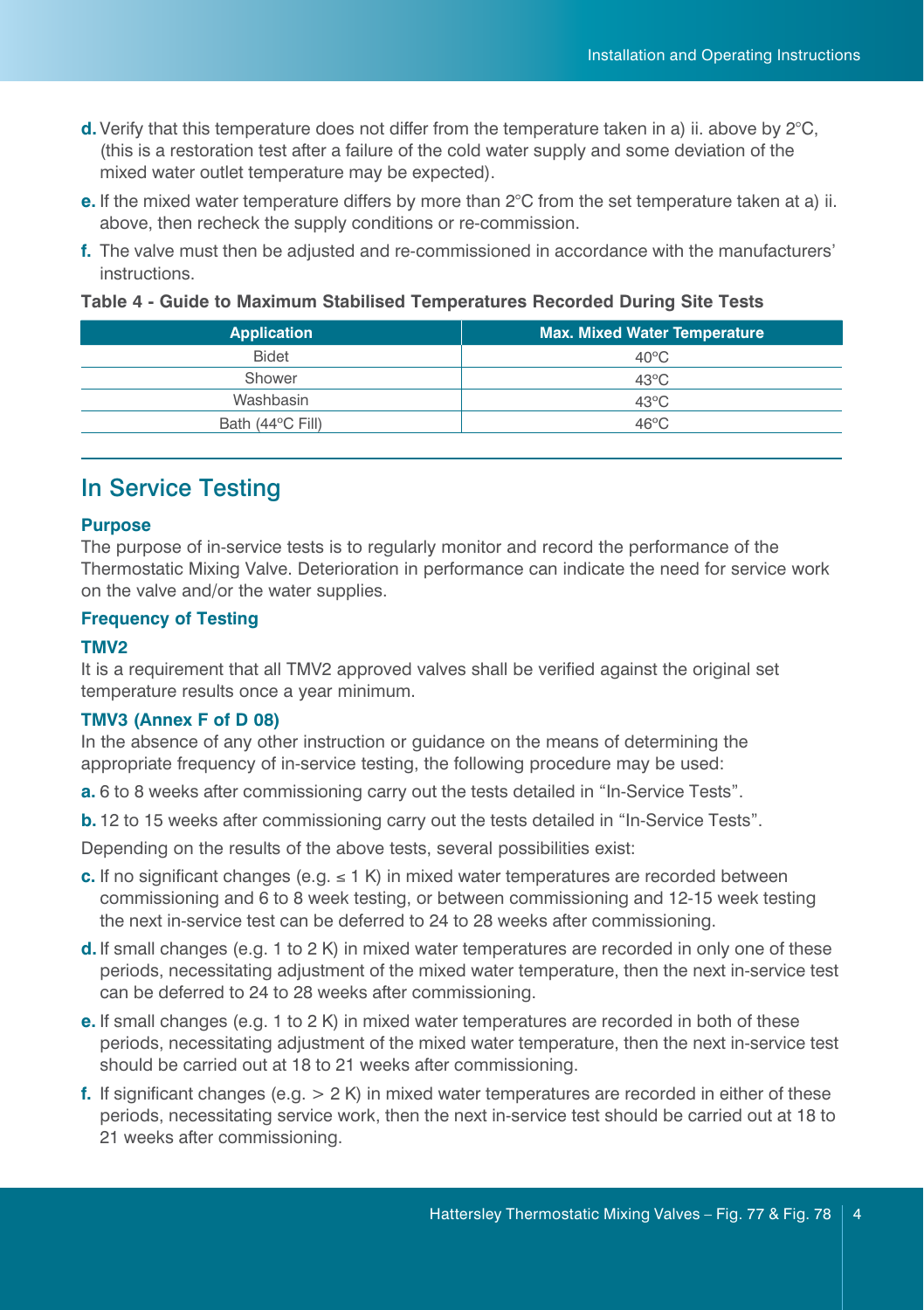## In Service Testing (Continued)

The general principle to be observed after the first 2 or 3 in-service tests is that the intervals of future tests should be set to those which previous tests have shown can be achieved with no more than a small change in mixed water temperature.

#### **Service Work Procedure**

Using the same measuring equipment or equipment to the same specification as used in the commissioning of the valve, adjust the temperature of the mixed water in accordance with the requirement of the application. Follow the same test procedure as detailed in the 'Commissioning Test Sequence' section.

If the mixed water temperature has changed significantly from the previous test results (e.g.> 1 K), record the change and before re-adjusting the mixed water temperature check:

- **a.** That any in-line or integral strainers are clean.
- **b.** Any in-line or integral check valves or other anti-back siphonage devices are in good working order.
- **c.** Any isolating valves are fully open.

With an acceptable mixed water temperature, complete the same series of tests as outlined in the 'Commissioning Test Sequence' section on page 4 and 5.

Note: In-service tests should be carried out with a frequency, which identifies a need for service work before an unsafe water temperature can result.

#### **Maintenance**

Most domestic water supplies contain calcium which will separate out when the water is heated in a system. The degree and speed of scaling may vary depending on factors such as water flow rates, system design, the hardness of the water and the temperature to which the water is heated.

Deposits of scale may over time form in the valve, particularly at the hot inlet. The formation of the scale may adversely affect the performance of the valve which will be detected during the in-service testing. If this occurs it will be necessary to remove the valve for de-scaling and service.

If required, the internal working parts can be removed and cleaned as follows:

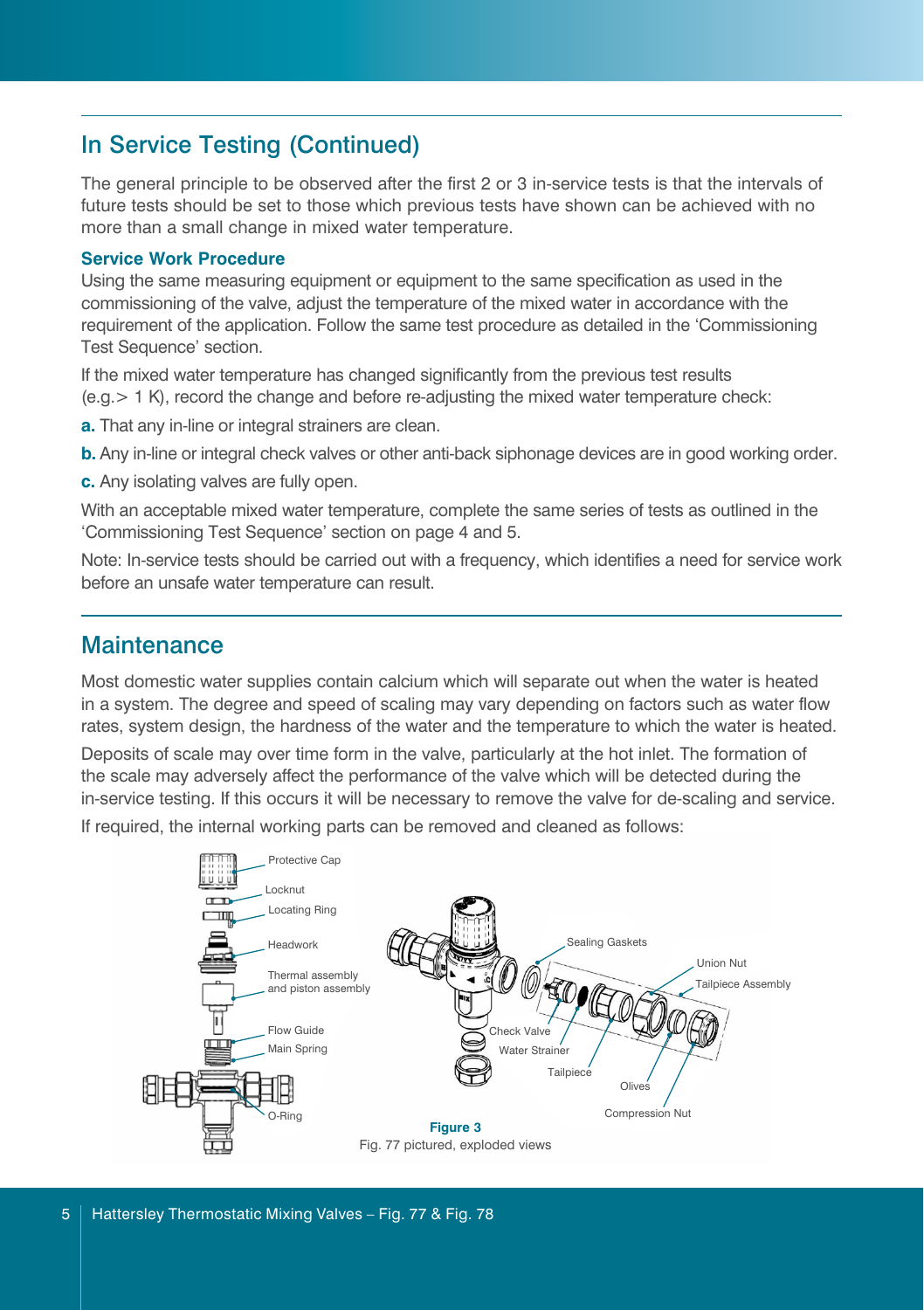## Maintenance (Continued)

- **1.** Isolate hot and cold water supply.
- **2.** Remove the valve to a clean working area.
- **3.** Remove the protective cap.
- **4.** Unscrew the headwork of the valve.
- **5.** Carefully remove the temperature-sensitive and piston assembly, put to one side.
- **6.** Remove the main spring and flow guide, carefully put to one side.
- **7.** Inspect the components for contamination or damage.
- **8.** Clean or replace as necessary.
- **9.** Remove the O-ring.
- **10.** Clean the valve body and Headwork using a propriety de-scaler (approved for use on potable water applications).
- **11.** Thoroughly rinse the body and headwork in clean potable water.
- **12.** Carefully fit new O-ring to body.
- **13.** Carefully re-fit all components and perform the commissioning sequence.
- **14.** If after cleaning the valve and replacing the O-ring seals the valve does not function correctly, it may be necessary to replace the thermal element.